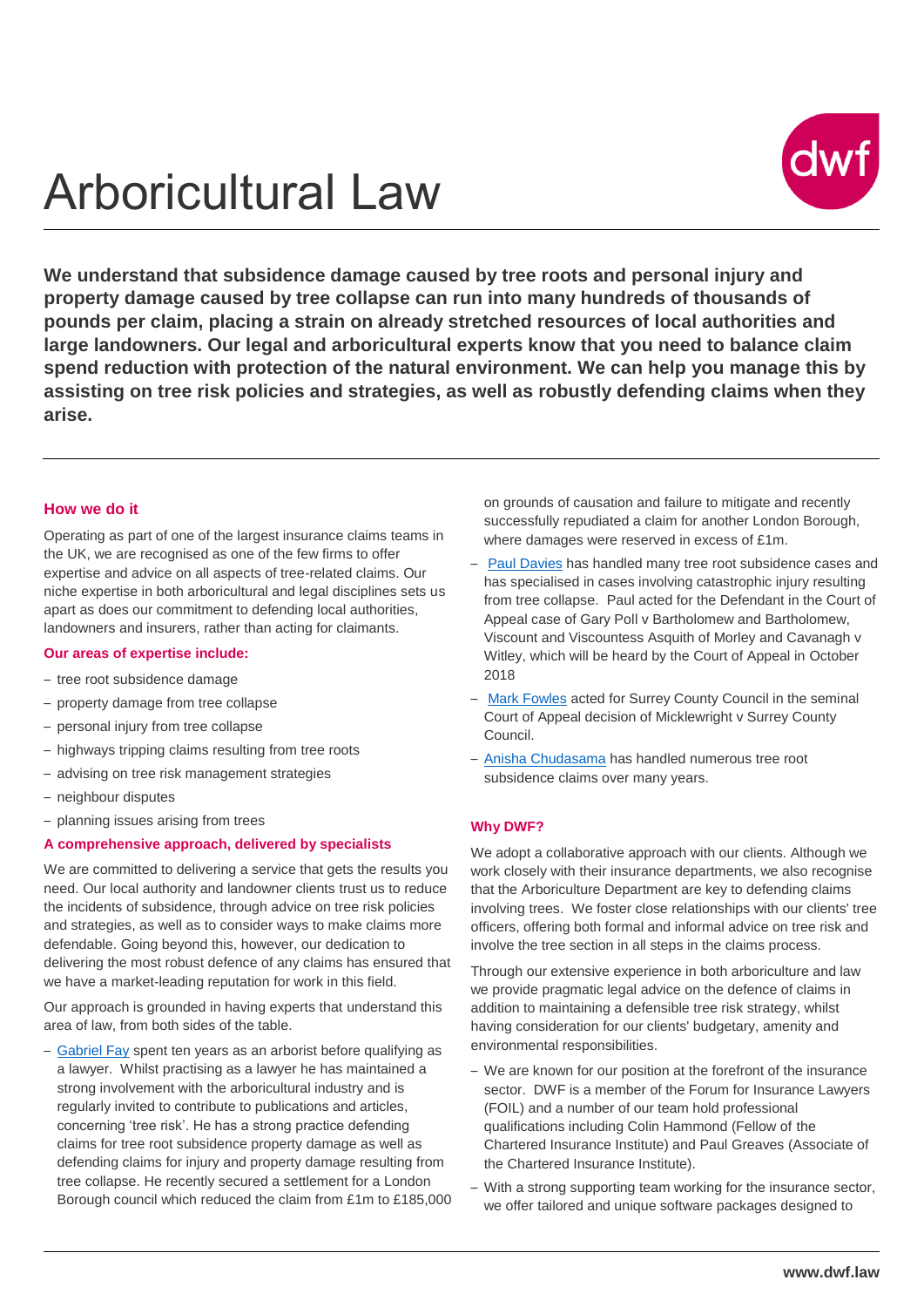

give insight into claims trends, opportunities and risks. This includes MI surrounding claim litigation, settlement costs, injury and property damage types and length of time to settle.

#### **What clients say**

Mark Fowles steered Surrey County Council to an important victory, upheld in the Court of Appeal in the case of *Micklewright v Surrey County Council*. His expertise in this particular area of a council's duty was crucial in sourcing the most appropriate expert, and concentrating on the essential elements of our defence in presenting a coherent and robust argument. The result was a landmark decision, which has benefitted local authorities nationwide.

**Andrew Prior of Surrey County Council**

**O** RBKC regularly instructs Gabriel on litigated and high value tree root/subsidence claims. Gabriel is very approachable and not only provides clear advice on complex areas of law but is also able to understand issues that may arise between insurance and the arboriculture department of the council. His pragmatic advice will consider all of these elements and as a result, we have had positive outcomes. **Sarah Chapman of RBKC**

#### **DWF adjusting team**

We would also like to introduce you to our in house loss adjusting team. This offering means that we can provide our clients with a holistic approach to claims where all advices at the investigation stage has legal oversight and there is a seamless transition between investigation and legal involvement should it become necessary. The loss adjusting team have a wealth of experience spanning over many decades dealing with both property damage and personal injury. They deal with all types of property damage claims and have handled over 1000 tree root subsidence claims They have successfully dealt with an array of claims from the modest to the most expensive always giving the same level of expertise and pragmatism to each case.

#### **How can we help?**

We can further provide you with an early, initial arboricultural assessment report on subsidence matters by our preferred arborist suppliers for a fixed fee, in order to give you an early indication of the liability risks in a claim.

## **Tree claims team contacts**



**Gabriel Fay** Legal Arboricultural Team Leader **M** +44(0)7590002257 **E** [Gabriel.fay@dwf.law](mailto:Gabriel.fay@dwf.law)



**Paul Davies**  Senior Legal Director **M** +44 7554 400046 **E** [Paul.davies3@dwf.law](file:///C:/Users/11883/Desktop/Comms/Paul.davies3@dwf.law)



**Mark Fowles** Director **M** +44 7971 192964 **E** [Mark.fowles@dwf.law](mailto:Mark.fowles@dwf.law)



Senior Paralegal **T +44 20 7645 4103 M** +447860823512 **E** [Anisha.chudasama@dwf.law](mailto:Anisha.chudasama@dwf.law)

### **DWF adjusting team contacts**



**Ian Cooper**  Consultant **M** +44 7599 544 946 **E** ian.cooper@dwf.law **Mike Walsh** Consultant **M +44 77 15604 151 E** [Mike.walsh@dwf.law](mailto:Mike.walsh@dwf.law) **Rob Mason** Consultant **M** +44 121 647 2490 **E** [Rob.mason@dwf.law](mailto:Rob.mason@dwf.law)